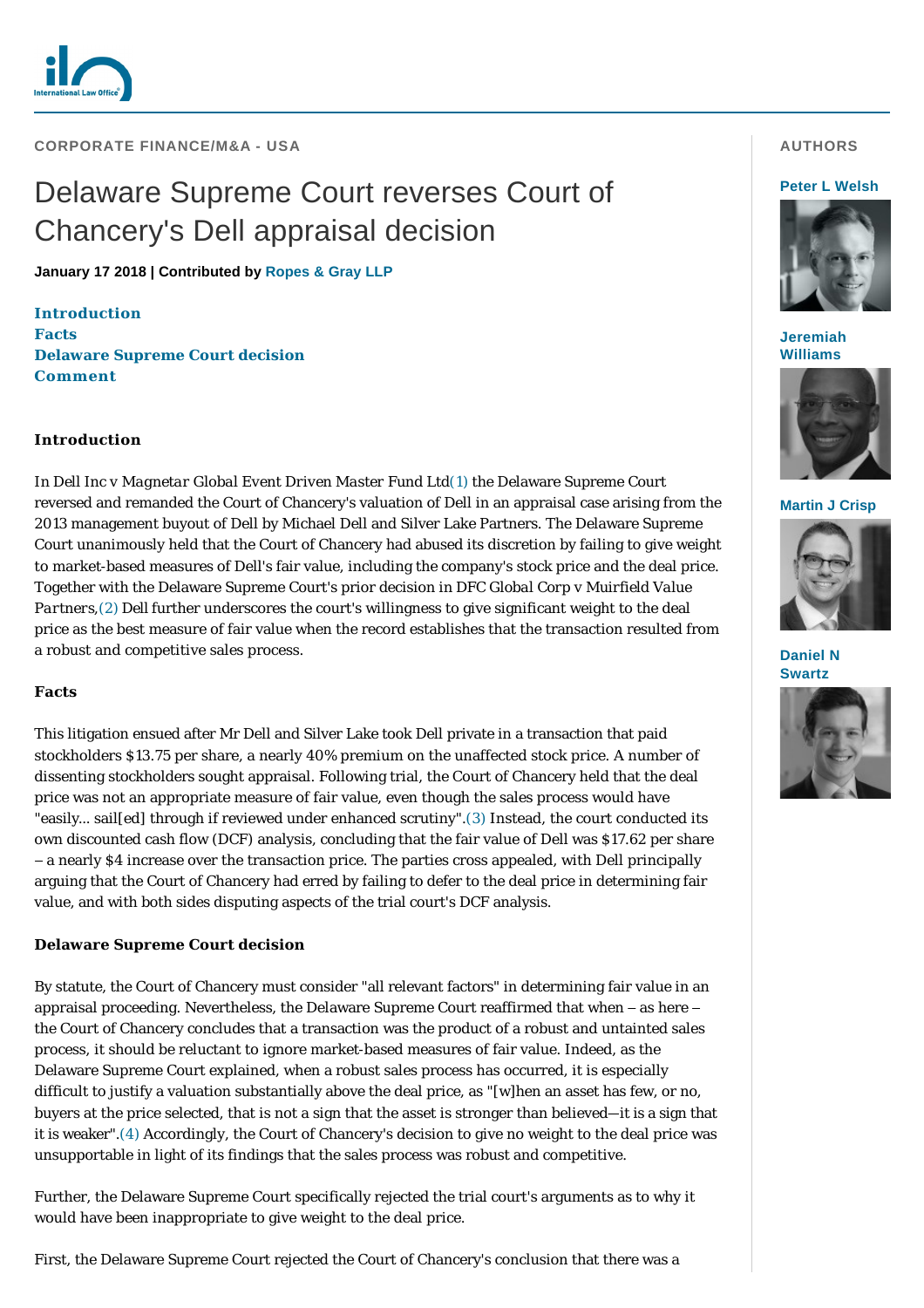"valuation gap" between Dell's market price and the company's intrinsic value. The Delaware Supreme Court observed that the record evidence simply did not suggest there was an inefficient market for Dell. Although Dell's management and the market clearly disagreed as to the company's value and future prospects, that was not attributable to market ignorance or inefficiency. Rather, as the Delaware Supreme Court explained, the market was fully informed but simply remained sceptical of Dell's management's optimistic forecasts. Moreover, the court observed that the market had good reason to be sceptical, in light of Dell's management's historic track record of missing its own forecasts.

Second, the Delaware Supreme Court rejected the Court of Chancery's conclusion that the deal price was an unreliable measure of fair value because the principal participants in the company's market check process were financial sponsors that were supposedly driven by a desired internal rate of return and therefore less likely to produce a deal price that appropriately measures fair value. As in its earlier decision in *DFC Global*, the Delaware Supreme Court dismissed this concern, explaining that whether a potential buyer is a financial sponsor or strategic bidder bears "no rational connection" to "whether the deal price is a fair price".[\(5\)](#page-2-3) Moreover, although Dell was ultimately sold to a financial bidder, a wide range of potential bidders were contacted during the go-shop period – including 20 potential strategic bidders – and the most likely strategic buyer declined to bid. As the Delaware Supreme Court explained, the fact that no strategic bidders were willing to submit a topping bid should, if anything, have given the Court of Chancery considerable pause in determining that the deal price undervalued Dell.

Third, the Delaware Supreme Court critiqued the Court of Chancery's rejection of the deal price because the transaction was a management buyout. The trial court identified a number of characteristics of management buyouts that made, in its view, the deal price a poor proxy for fair value. For example, the Court of Chancery posited that fear of a 'winner's curse' deterred potential acquirers from submitting topping bids. While the Delaware Supreme Court acknowledged that a winner's curse (or other structural elements of a management buyout) could potentially deter topping bids in some transactions, there was no evidence that this had occurred in the Dell transaction. As the Delaware Supreme Court explained, the potential effect of a winner's curse in this case was mitigated by the fact that the other would-be acquirers had conducted extensive due diligence and had access to significant amounts of confidential information. In addition, Mr Dell had pledged to cooperate with other bidders and the record evidence showed that not all bidders particularly valued the participation of him and other incumbent officers in the post-closing entity.

The Delaware Supreme Court left little doubt as to its belief that the transaction price offered sufficient evidence of Dell's fair value, stating that – on remand – the vice chancellor was free to simply enter judgment at the deal price, without the need for further proceedings[.\(6\)](#page-2-4) Further, while the Delaware Supreme Court was sceptical that reliance on an above-market, DCF-based valuation would be justified (ie, given the robust and competitive sales process that had occurred), it allowed that on remand the Court of Chancery might nonetheless conduct a revised DCF analysis in determining fair value. Accordingly, the Delaware Supreme Court also addressed certain aspects of the Court of Chancery's DCF analysis.

### <span id="page-1-0"></span>**Comment**

Ultimately, the Delaware Supreme Court's *Dell* decision – much like the *DFC Global* ruling before it – indicates that although the Court of Chancery retains wide flexibility in determining fair value in an appraisal proceeding, there is good reason to place exclusive weight on the deal price as the most reliable evidence of fair value where it results from a robust sales process.

*For further information on this topic please contact [Peter L Welsh](http://www.internationallawoffice.com/gesr.ashx?l=7XV8P34) or [Daniel N Swartz](http://www.internationallawoffice.com/gesr.ashx?l=7XV8P3A) at Ropes & Gray LLP's Boston office by telephone (+1 617 951 7000) or email ([peter.welsh@ropesgray.com](mailto:peter.walsh@ropesgray.com?subject=Article%20on%20ILO) or [daniel.swartz@ropesgray.com](mailto:daniel.swartz@ropesgray.com)). Alternatively, contact [Martin J Crisp](http://www.internationallawoffice.com/gesr.ashx?l=7XV8P3K) at Ropes & Gray's New York office by telephone (+1 212 596 9000) or email ([martin.crisp@ropesgray.com\)](mailto:martin.crisp@ropesgray.com). The Ropes & Gray website can be accessed at [www.ropesgray.com.](http://www.internationallawoffice.com/gesr.ashx?l=7XV8P3U)*

#### **Endnotes**

<span id="page-1-1"></span>(1) *Dell Inc v Magnetar Global Event Driven Master Fund Ltd (Dell II)*, 2017 WL 6375829 (Del